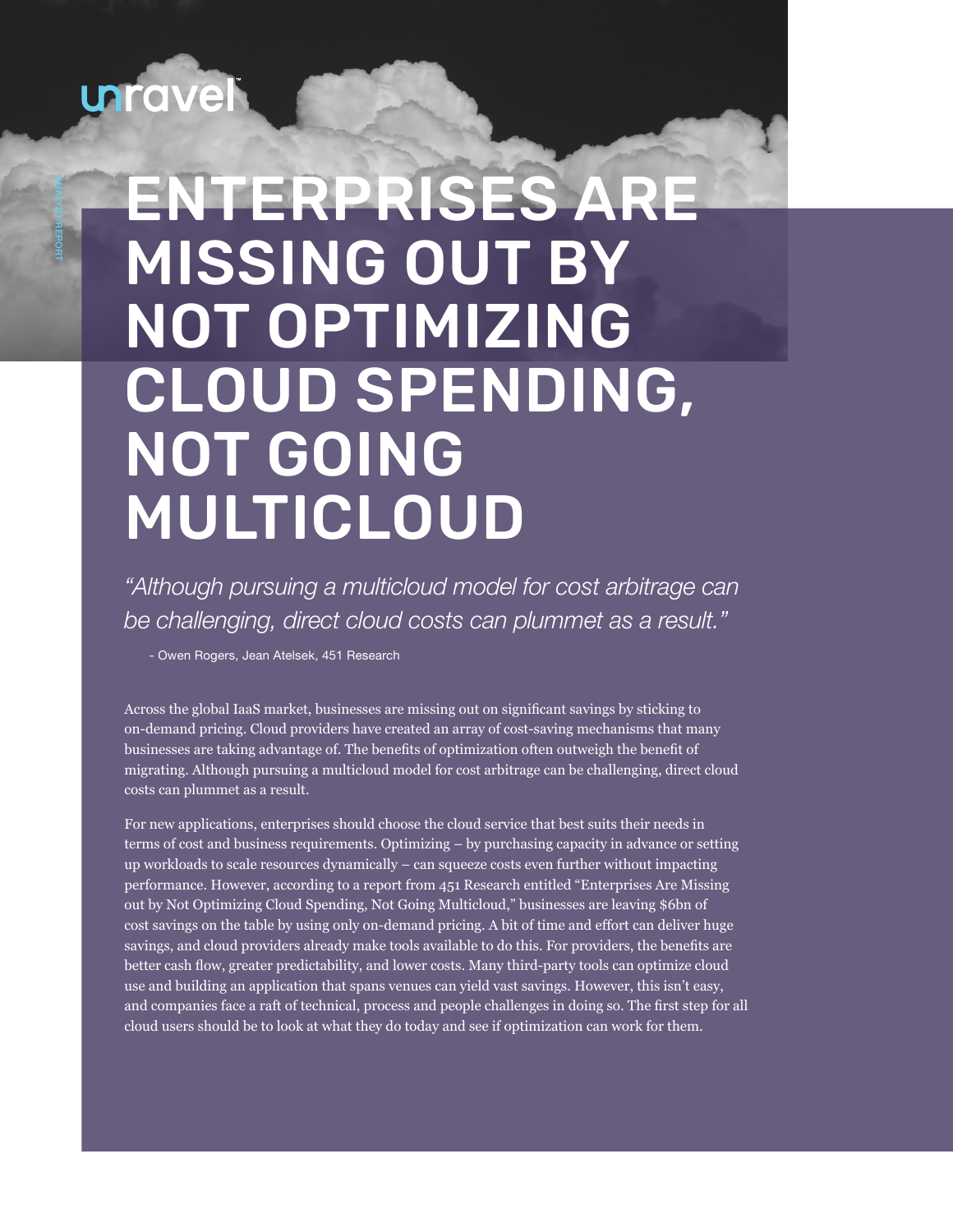# Unravel Data enables optimization and governance of modern hybrid data cloud

Unravel is a single platform to improve performance, lower costs and speed migrations across modern hybrid data clouds. Unravel provides data operations and application development teams with a single source of truth to improve collaboration, increase productivity and reliably deliver results.

# What makes Unravel different?

Unravel is different from other observability and open source tools because we are purpose built for modern data pipelines and enable a single platform to govern and optimize across hybrid and multi-cloud environments.

- We provide full-stack visibility into users, apps, services, and resources.
- We speed cloud migrations by 40% while dramatically lowering both risk and cost.
- We reduce time-to-resolution and enable self-service troubleshooting via AI-powered root cause analysis and recommended improvement actions.
- Our cost governance and usage optimization reduces platform costs by 30%-40%.

# Who uses Unravel?

Once our customers begin using our system, they cannot live without it. DataOps teams at UBS, Johnson & Johnson, Adobe, and Citi look to Unravel when they want to:

- Govern the costs of cloud operations and accurately chargeback usage
- Improve the performance of critical data pipelines to reliably meet SLA requirements
- Quickly improve time to resolution and reduce the number of tickets
- Increase the speed and lower the risk of cloud migrations

# Migrating to the cloud

Cloud migration can be a costly and tricky exercise if the following points are not considered:

- Do I understand dependencies between applications, users and datasets that I need to migrate?
- Can I compare different cloud vendors to truly understand where my unique workload runs best?
- Can I measure before and after cost and performance to determine migration effectiveness?

Unravel can help ensure you won't be flying blind. With data-driven intelligence and recommendations for optimizing compute, memory, and storage resources, Unravel makes your transition a smooth one:

### **Plan**

- Provide intelligence for migrating Cloudera, Hortonworks, and MapR Hadoop and Spark implementations to Amazon AWS/EMR, Microsoft Azure HDInsight.
- Provide detailed dependency maps to help you understand resource requirements before you migrate.
- Reveal the seasonality and ideal time of day to take advantage of the best prices for cloud services, spot instances, autoscaling, and more.
- Reduce cloud costs by enabling automatic app speedup, optimized resource usage, and intelligent data tiering.

### **Migrate**

- Validate your decision to migrate by baselining performance before and after the move.
- Compare how apps perform before and after the transition and optimizing them for the new cloud runtime environment.
- Offer guidance to improve the performance, scalability, and reliability of your apps once they're in the cloud.

### **Manage**

- Identify which users, applications, and projects are having the biggest impact, with chargeback and showback capabilities.
- Break down costs by CPU, memory, I/O, and storage and get recommendations for potential savings.
- Automatically detect and mitigate the inefficient use of resources by application – including CPU, memory, containers, caching, and nodes.

To learn more, [download a free trial](https://www.unraveldata.com/saas-free-trial/) or [contact Unravel](https://www.unraveldata.com/contact-us/).

## unravel

[unraveldata.com](http://www.unraveldata.com) | [hello@unraveldata.com](mailto:hello%40unraveldata.com?subject=)

© Unravel. All rights reserved. Unravel and the Unravel logo are registered trademarks of Unravel. All other trademarks are the property of their respective owners.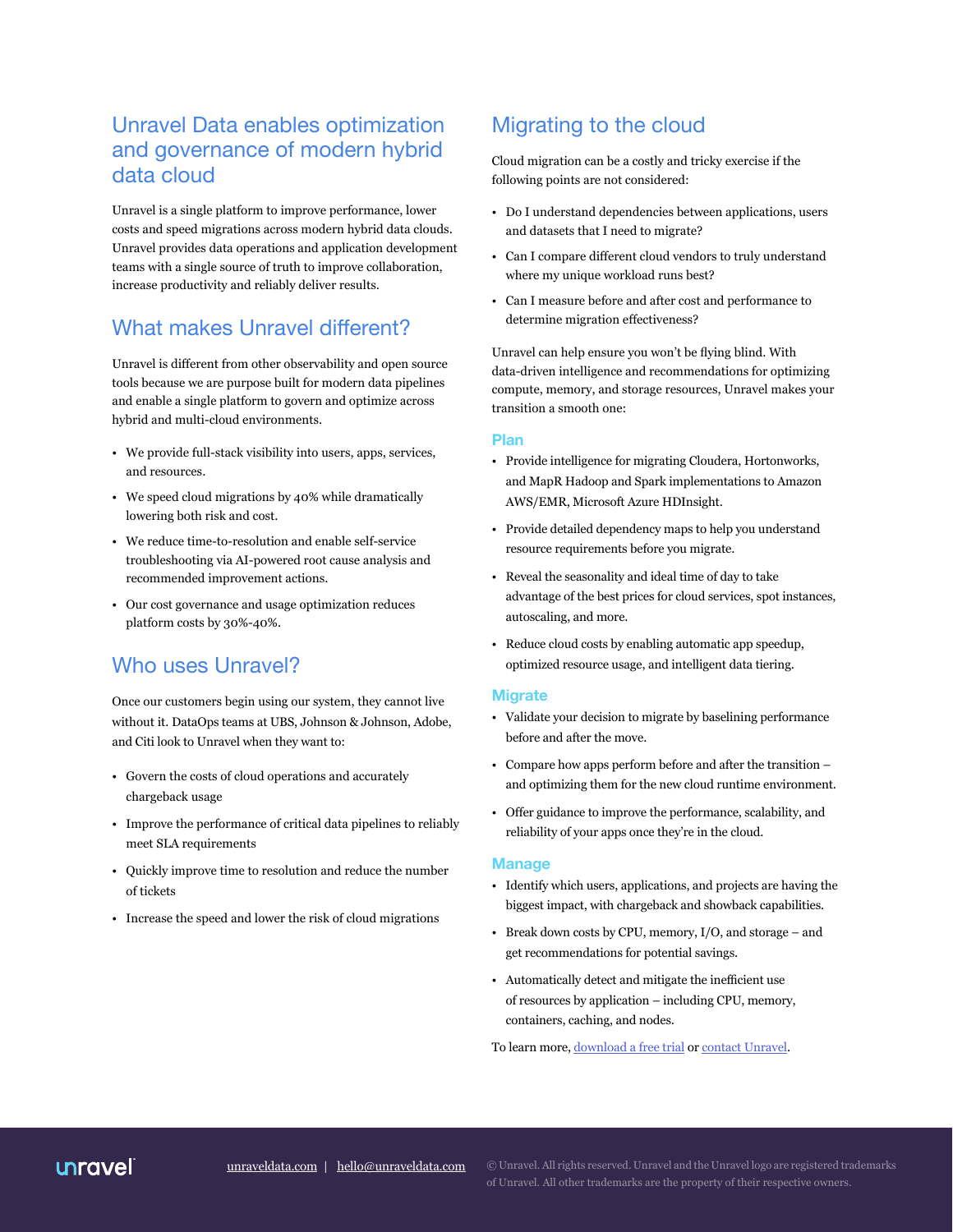451 Research

**S&P Global** Market Intelligence

# **Enterprises are missing out by not optimizing cloud spending, not going multicloud**

**Analysts - Owen Rogers, Jean Atelsek**

Publication date: Tuesday, September 7 2021

# Introduction

Across the global IaaS market, businesses are missing out on significant savings by sticking to ondemand pricing. Cloud providers have created an array of cost-saving mechanisms that many, but certainly not all, businesses are taking advantage of. The benefits of optimization often outweigh the benefit of migrating. Although pursuing a multicloud model for cost arbitrage can be challenging, direct cloud costs can plummet as a result.

# The 451 Take

For new applications, enterprises should choose the cloud service that best suits their needs in terms of both cost and business requirements. Optimizing – by purchasing capacity in advance or setting up workloads to scale resources dynamically – can squeeze costs even further without impacting performance. However, our research suggests businesses are leaving \$6bn of cost savings on the table by using only on-demand pricing. A bit of time and effort can deliver huge savings, and cloud providers already make tools available to do this. For the providers, the benefits are better cash flow, greater predictability and lower costs. Many third-party tools can also optimize cloud use, even across multiple clouds, and building an application that spans venues can yield vast savings on direct cloud costs. However, this isn't easy, and companies face a raft of technical, process and people challenges in doing so. The first step for all cloud users should be to look at what they do today and see if optimization can work for them.

**This export was generated by user kcancilla@unraveldata.com at account Unravel Data Systems on 10/22/2021 from IP address 98.208.106.25.**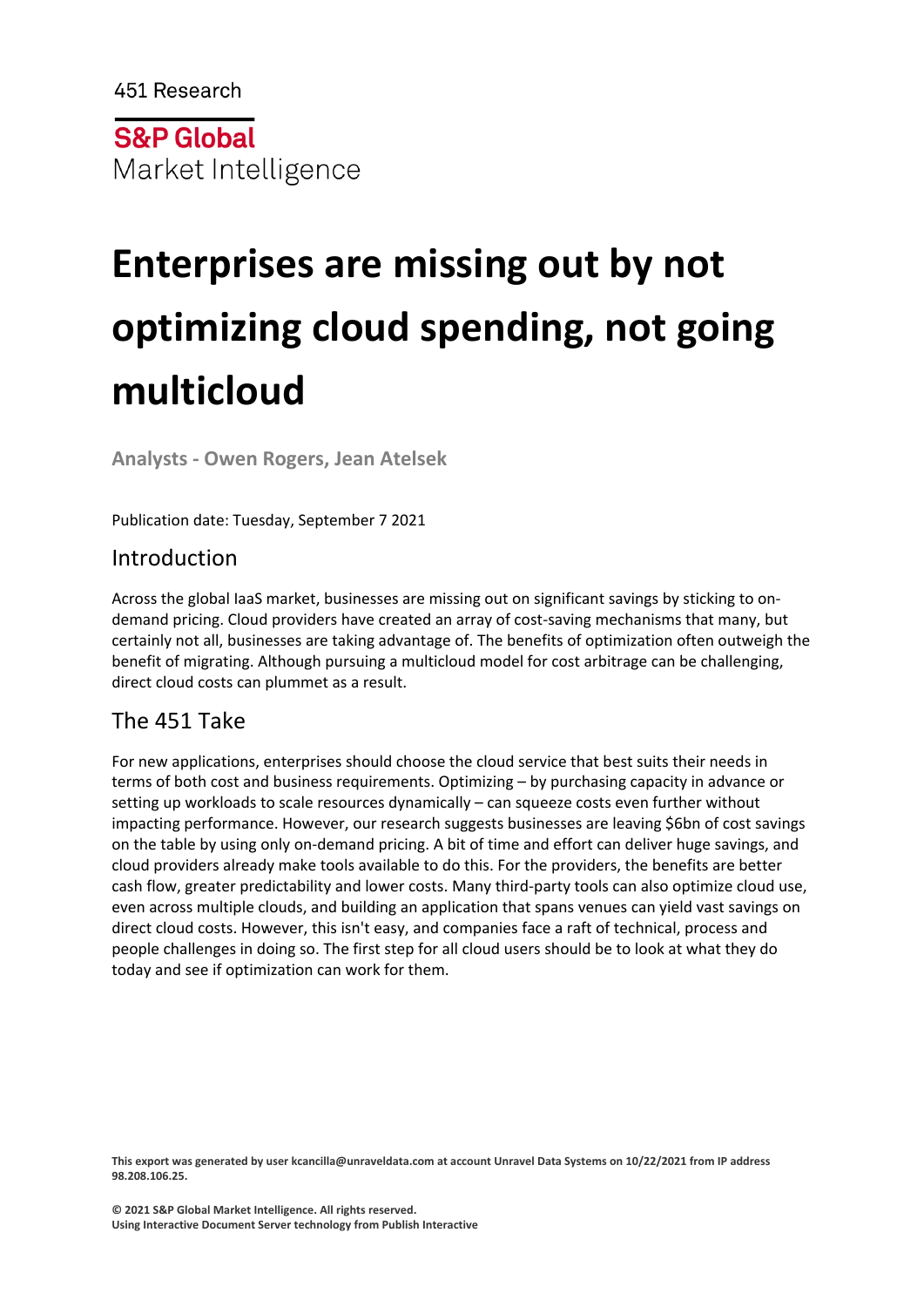# A lost opportunity

451 Research's Market Monitor service values the global infrastructure-as-a-service market at \$48bn for 2021, and 36% of respondents to our [Voice of the Enterprise: Cloud, Hosting & Managed](https://clients.451research.com/reports/100130)  [Services, Organizational Dynamics](https://clients.451research.com/reports/100130) survey are consuming cloud only at on-demand rates – the most expensive option. That's a shame, because our Cloud Price Index finds that, across the five hyperscalers, average savings of 36% on the cost of a simple application (consisting of virtual machines, storage and networking) can be made just by using commitment discounts. The Cloud Price Index [interactive](http://www.cloudpriceindex.com/) tool allows enterprises to specify a 'basket' of cloud services that make up an application, and to see how their costs compare with the benchmark for that region and with a 'best case' average that takes discounts into account. This means that, across the globe, cloud consumers are missing out on \$6bn of savings, equivalent to 13% of all IaaS revenue.

Why aren't enterprises optimizing? The hyperscalers provide lots of tools to recommend optimization opportunities, and there are excellent third-party software platforms that provide advice (more on this shortly), as well as a slew of new managed service-provider advisory services, such as from 2<sup>nd</sup> Watch, Effectual, Duckbill Group, Rackspace and Cloudreach. We think that many enterprises that default to on-demand consumption just haven't considered how significant the savings can be or invested in the time and services to explore them. Others may feel their requirements are too 'bursty' to optimize. On-demand provides huge flexibility, but the reality is that most enterprises don't necessarily need to scale up and down on a second-by-second basis. A balanced approach is to use commitment discounts for long-term baseline capacity, then supplement with on-demand as needed.

Another question: Why do hyperscalers provide enterprises with the ability to make savings? The primary purpose is to obtain commitments so that investments can be made in infrastructure with the knowledge that they will be paid off. For example, reserved instances, originally offered by AWS and now for sale on Microsoft Azure and Google Cloud, allow buyers to achieve 70% or higher savings on virtual machines by committing for up three years. With the capital from these aggregated purchases and the confirmation of usage for three years, the hyperscaler can make a more accurate forecast of usage. This allows it to buy bulk hardware with the knowledge that it will be used and not wasted, and allows it to negotiate power and other expenses using the capital and guaranteed cash flow as leverage.

Is optimization a threat to cloud providers? We think not. The fact that such significant discounts are available shows the value of this commitment. Although revenue could go down, commitment essentially reduces the hyperscalers' cost base, so margin is improved. Note that reserved instances are only available for compute, which is why the Cloud Price Index average discount is far lower when we factor in bandwidth and storage, which aren't subject to such big savings (although we do factor in volume-based discounts for storage and other services). Even if the market optimized overnight, it would still represent just a drop of 13%. Furthermore, cloud services are only likely to grow. The Jevons Paradox is in play here: Cost savings from cloud won't necessarily drive overall cost savings for the enterprises; the savings will likely be spent on new services to improve productivity and derive new revenue for enterprises.

In this analysis, we're not factoring in rightsizing, the use of spot instances, orphaned resources or other opportunities to reduce spending. Our estimate is conservative as a result, and the opportunity is likely to be much larger.

# Optimizing derives greater cost benefits than moving

Optimization is far more beneficial to enterprises than moving providers. For our small basket benchmark application, the Cloud Price Index tool reveals that enterprises can make – on average –

**S&P Global** Market Intelligence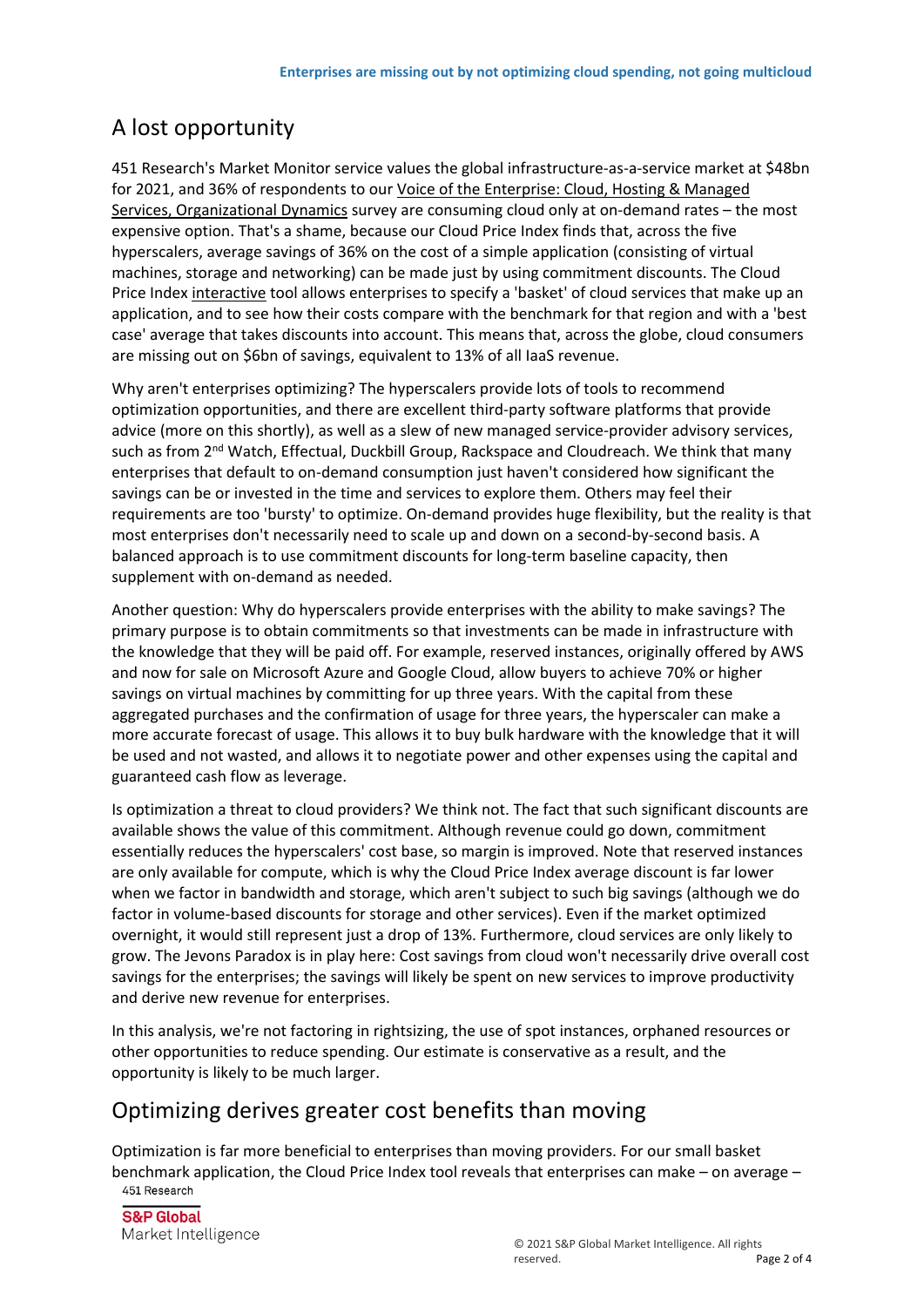direct cloud cost savings of 18% by changing providers. But this doesn't account for the cost and the hassle of switching providers, nor does it consider differences in product sets and capabilities. Enterprises should look to optimize their costs before even thinking about switching providers.

How about the cost benefits of multicloud? Most enterprises are pursuing a hybrid or multicloud model to allow workload migration between venues as required, although in practice this occurs rarely: 49% of [enterprises say](https://clients.451research.com/reports/102111) they move workloads between on- and off-premises locations just once or twice a year. Even fewer build applications that span multiple environments to take advantage of lower costs and differentiated capability – just 17% of [enterprises see](https://clients.451research.com/reports/97070) allowing a single application to seamlessly take advantage of multiple infrastructure environments as a driver of hybrid adoption. However, that minority could make massive savings of 62% by mixing and matching cloud services across environments. This translates to untapped savings on direct cloud costs of \$24bn annually. Although direct costs can be reduced substantially, the complexity of managing these multiple environments is vast. For each environment, you need support teams that can understand each platform's nuances (and the nuances of them working together), and you need developers that can build an application that is performant and resilient across competing providers. For most cloud buyers, this hassle is not likely to be worthwhile, but as noted in the cost arbitrage section below, vendors and startups are working to make this easier for commodified compute resources.

# Simple ways of optimizing

Basic techniques for optimizing cloud spending can be divided into three categories: commitment discounts, rightsizing and cost arbitrage.

- **Commitment discounts** offer savings of 70% or more in exchange for making an up-front purchase or committing to a set level of monthly spending. These plans are most appropriate for predictable workloads with steady usage. AWS offers Reserved Instances for specific VM types, including database, machine learning and container instances. These not only guarantee capacity, but also lock in the lowest rate. AWS Savings Plans are more flexible, committing buyers to an hourly level of spending over a one- or three-year time horizon, but enabling the switching of instance types as applications and usage evolve. Azure also has Reserved VM Instances with similar savings, plus it offers an additional Hybrid Benefit discount for customers with Microsoft software licenses. Google Cloud Platform's committed-use discount lowers the price for compute resources in exchange for a one- or three-year contract. GCP also offers a moderate (20-30%) sustained-use discount on some VMs that automatically kicks in after using an on-demand instance for more than 25% of a month (182 hours) and increases with greater usage. Advantages of making these commitments are predictable budgeting and low cost, but they are available only on a per-cloud basis and require careful planning – there are no 'rollover' provisions, so these are use-it-or-lose-it resources.
- **Rightsizing** exploits cloud's inherent flexibility to better match resources consumed with workload demand. This approach is best suited to workloads with unpredictable or variable demand. Whereas on-premises deployments typically require provisioning to accommodate usage peaks (i.e., underutilized infrastructure and waste), cloud applications can be architected or managed to flex available resources up and down as usage ebbs and flows. This can be done during initial deployment – choosing a sensible size VM for a given workload based on business needs for performance and availability – and dynamically by setting up autoscaling to grow and shrink (or add and subtract) compute capacity on a schedule or in response to spikes and troughs in demand. All cloud providers offer tools to accomplish this with their own compute services, but a growing number of third-party vendors enable visibility into and control of spending across clouds. Some of these products look at past usage and make suggestions for rightsizing on a forensic basis, but a growing number use machine learning to predictively scale. Vendors include Turbonomic (acquired by IBM), Cloudability (acquired by Apptio), CloudHealth (acquired by VMware), CloudCheckr and Flexera Rightscale.

 **Cost arbitrage** takes advantage of differences in compute pricing – either due to idle capacity at a given hyperscaler datacenter or regional variations – to dynamically tune an application. This method 451 Researchds itself to long-running workloads. The big three hyperscalers offer low-cost ephemeral instances